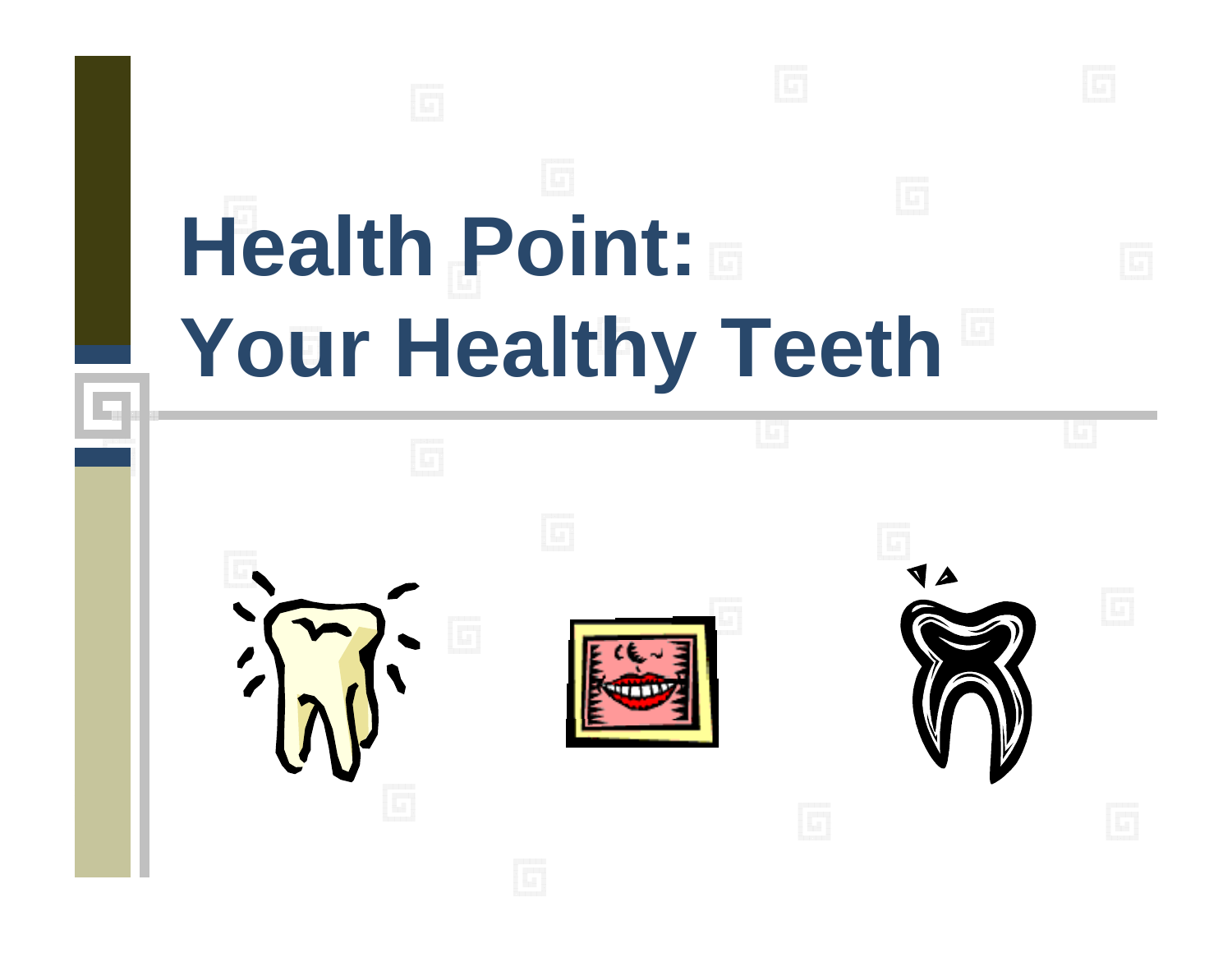#### Your teeth are an important part of your body.

• Your teeth help you in many ways: –To bite and chew food–To speak clearly –To smile at your friends



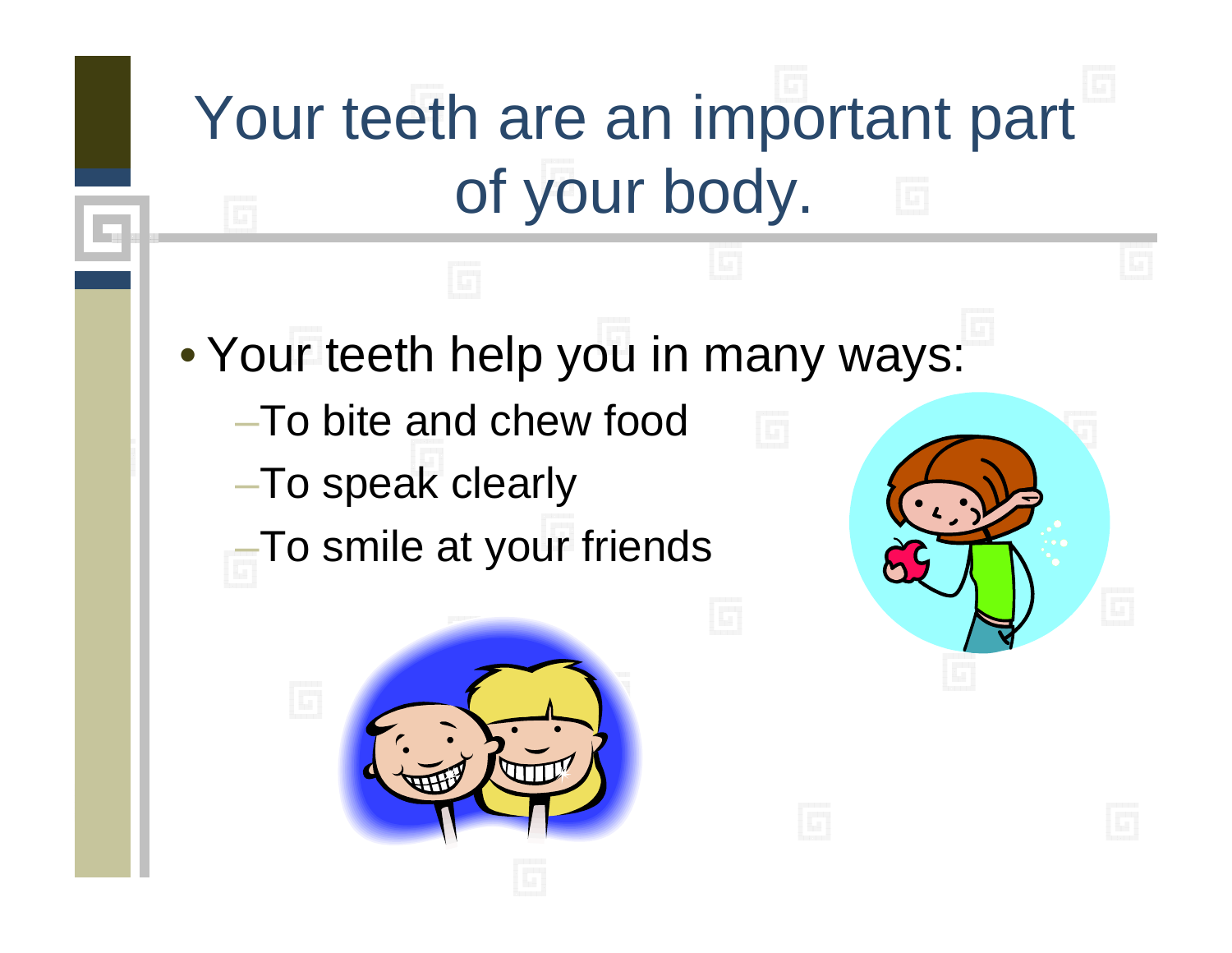#### Without good dental care, cavities could form in your teeth.

• Cavities are holes that form in your teeth.



• Cavities are caused by a substance called plaque that is in your mouth.

–The plaque in your mouth makes acid when you eat certain foods.

–The acid eats away at your teeth and forms a hole, or cavity.

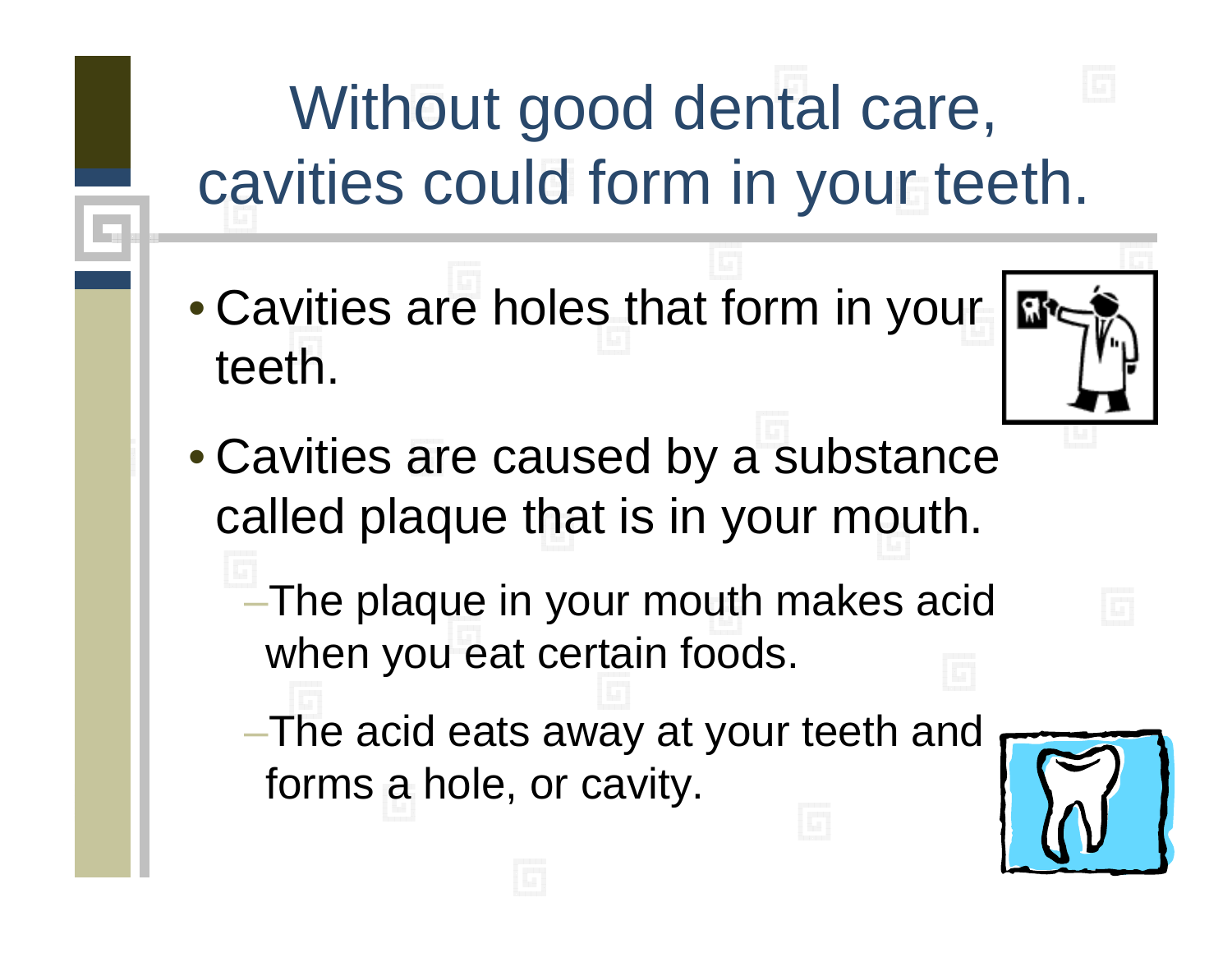#### Anyone can get a cavity.



- Cavities are very common.
- If you have a health condition that makes it hard for you to move around, you may have a harder time taking care of your teeth.
- For example, if you have cerebral palsy, you may have difficulty:
	- –Moving around
	- –Opening your mouth
	- –Chewing your food completely
- This could make you more likely to develop cavities.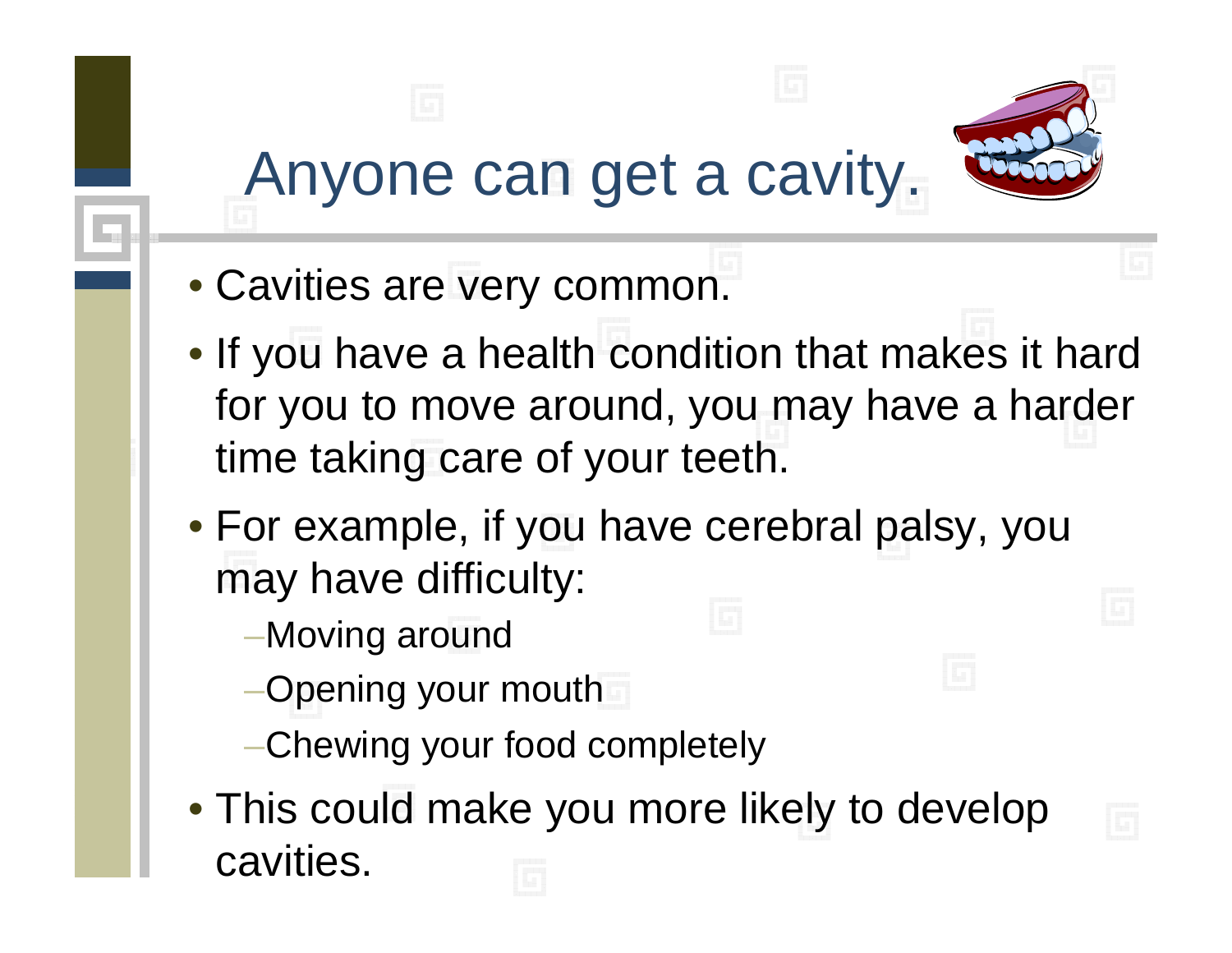Cavities and unhealthy teeth can be very painful.

- Having cavities and unhealthy teeth can make it painful for you to chew certain foods.
- Over time, you could even lose some of your teeth.

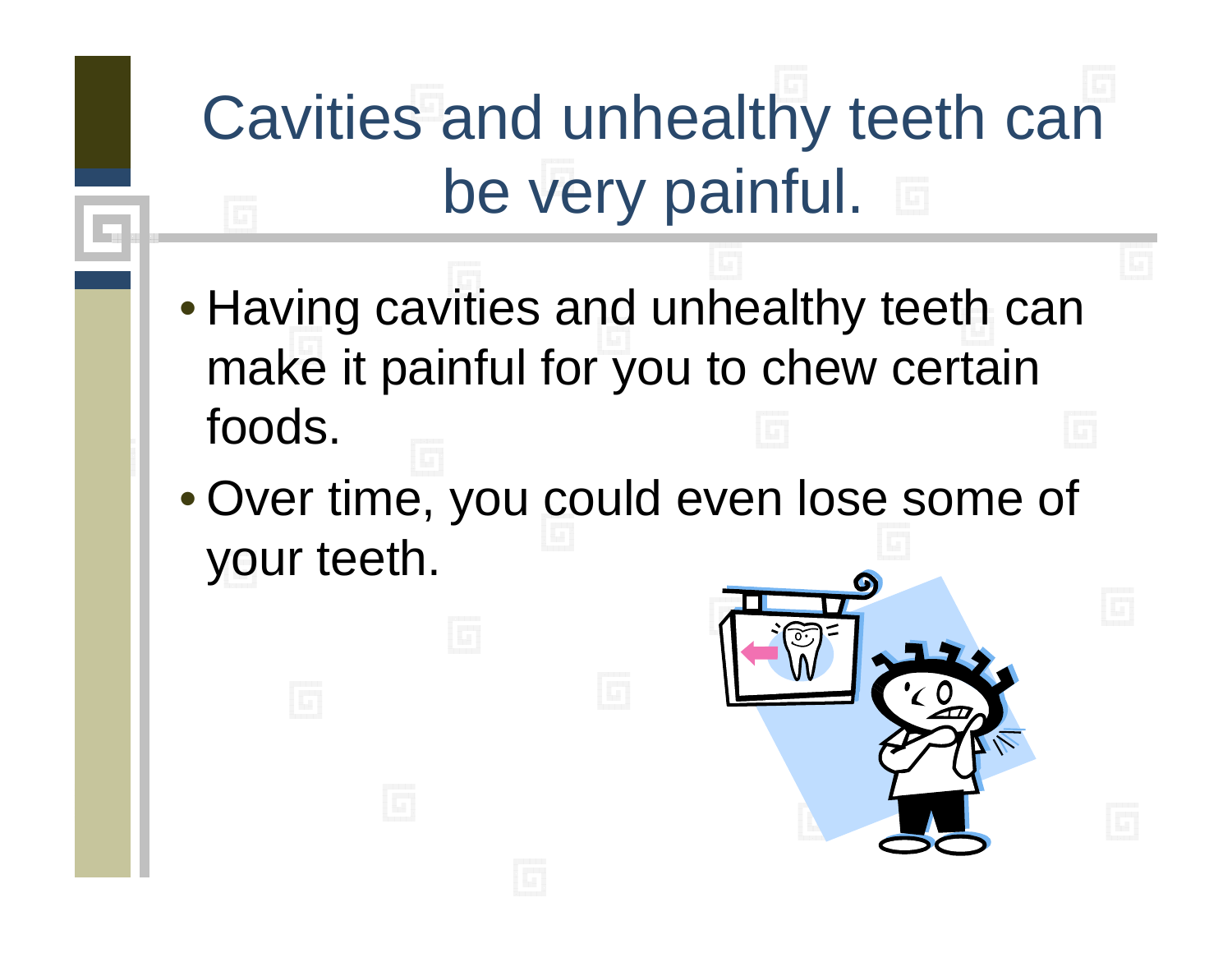## A healthy mouth should have:

- Pink gums (gums are the part of your mouth that your teeth grow out of)
- Gums that fit tightly around all teeth
- Teeth that are white
- Teeth that are shiny
- Teeth that do not wiggle

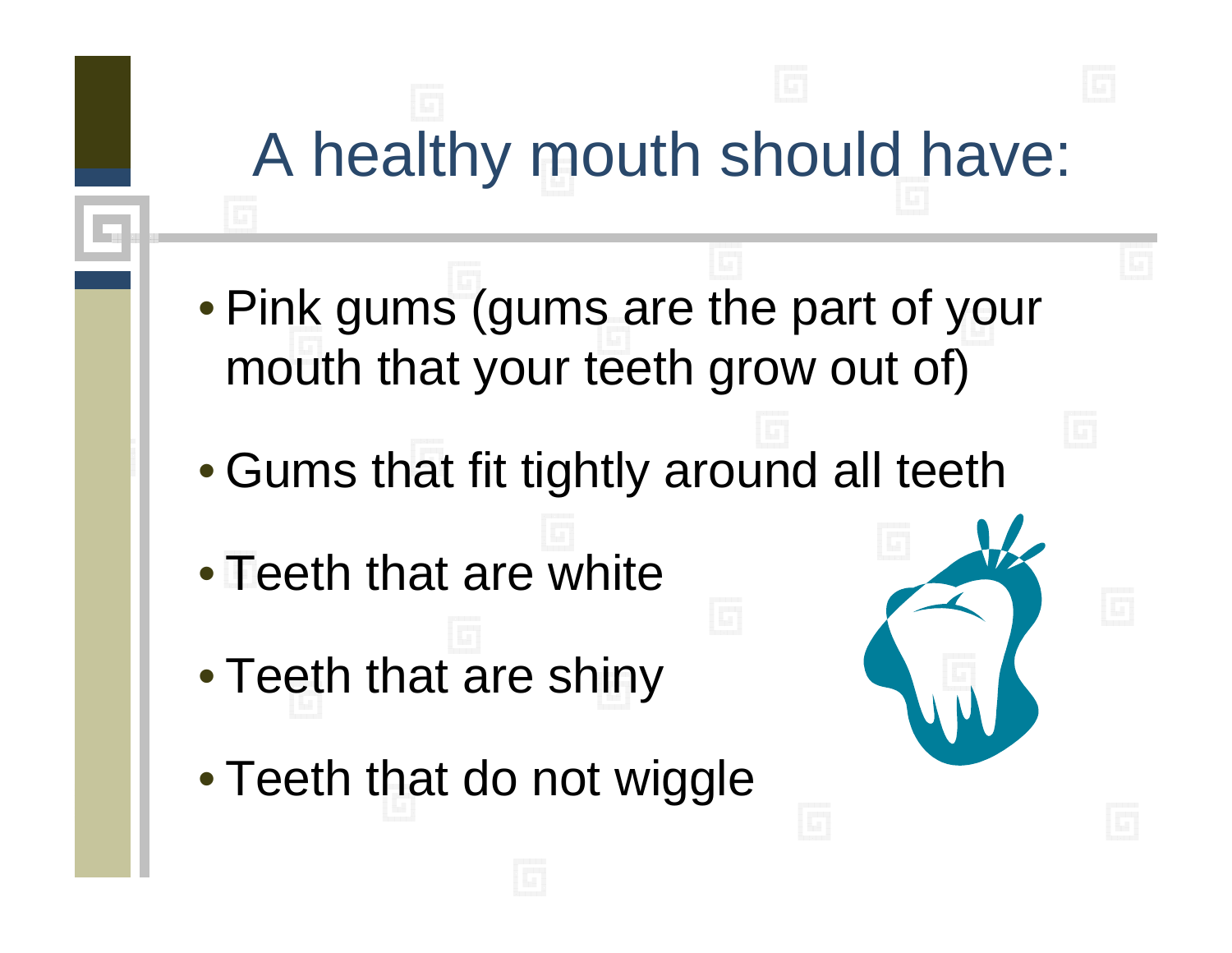#### Some signs of an unhealthy mouth are:

- Gums that are red, swollen or bleed
- Dark and soft areas on the teeth
- Teeth that have holes in them
- Teeth that are loose
- Teeth that are broken

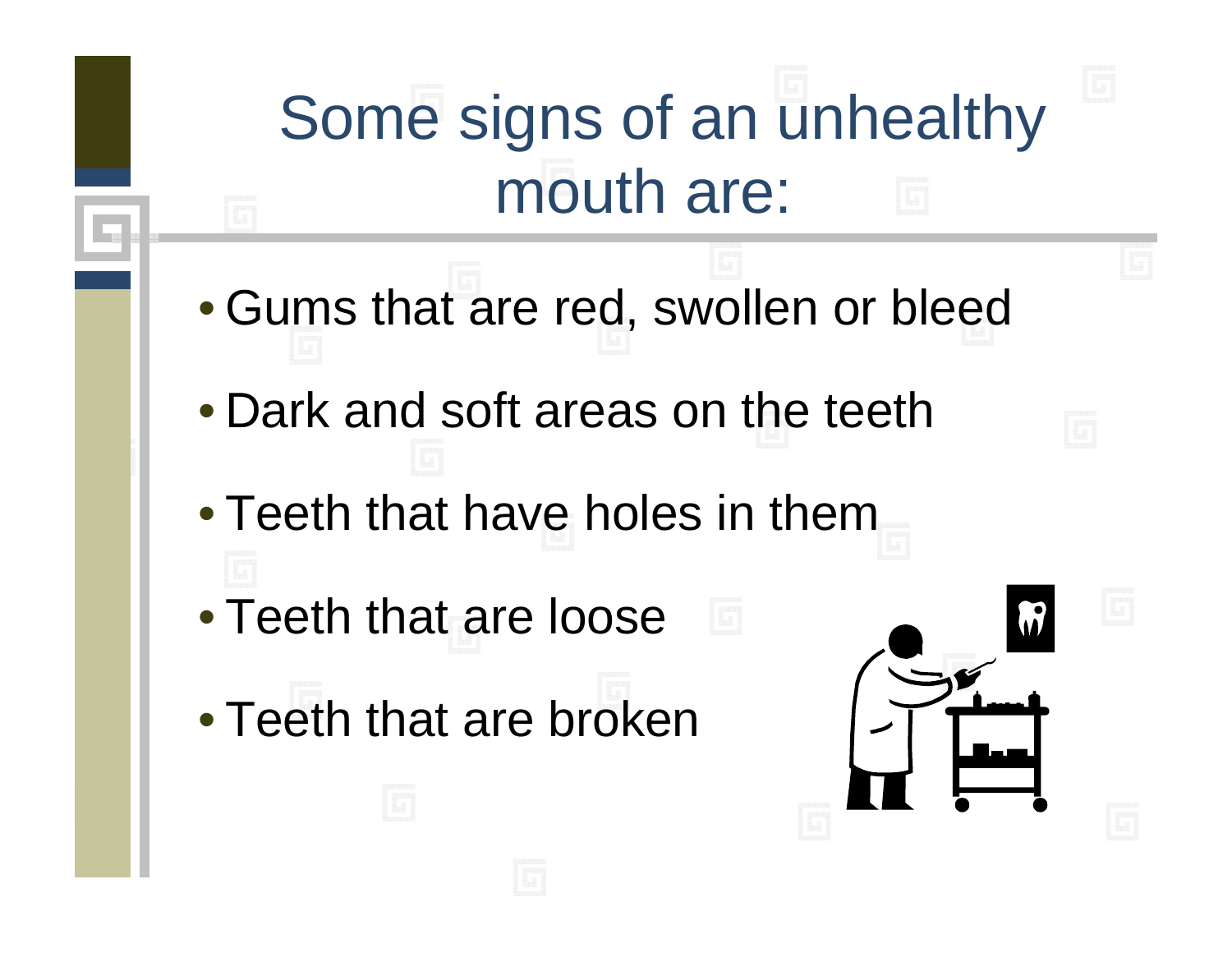You cannot always tell if you have a cavity.

- If you have a cavity, you may be able to tell by how your mouth looks and feels.
	- –You may see a hole in your tooth.
	- –A certain spot in your mouth may hurt when you eat sweet, hot, or cold foods or drinks.
- Other times, you may not be able to tell if you have a cavity.
	- –Your dentist can look closely and tell you if you have any cavities.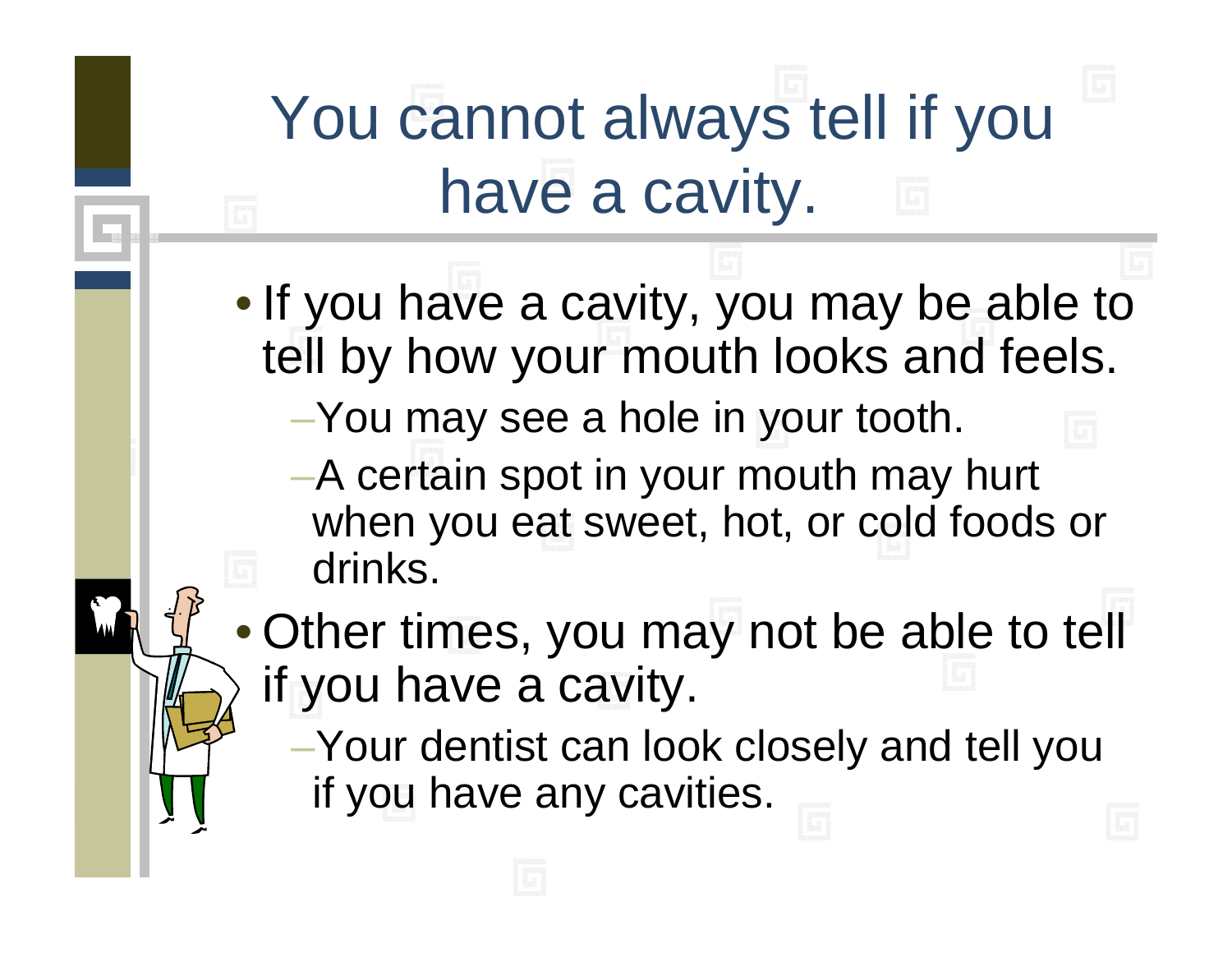#### If you think you have a cavity, you should go to the dentist.

- Your dentist may treat your cavity in different ways.
	- –If you have a small cavity, your dentist may be able to fill in the hole in your tooth.
	- –If you have a larger cavity, your dentist may place a crown over your tooth to cover the hole.
	- –If the cavity is very bad, the dentist may remove the center of your tooth. This procedure is called a root canal.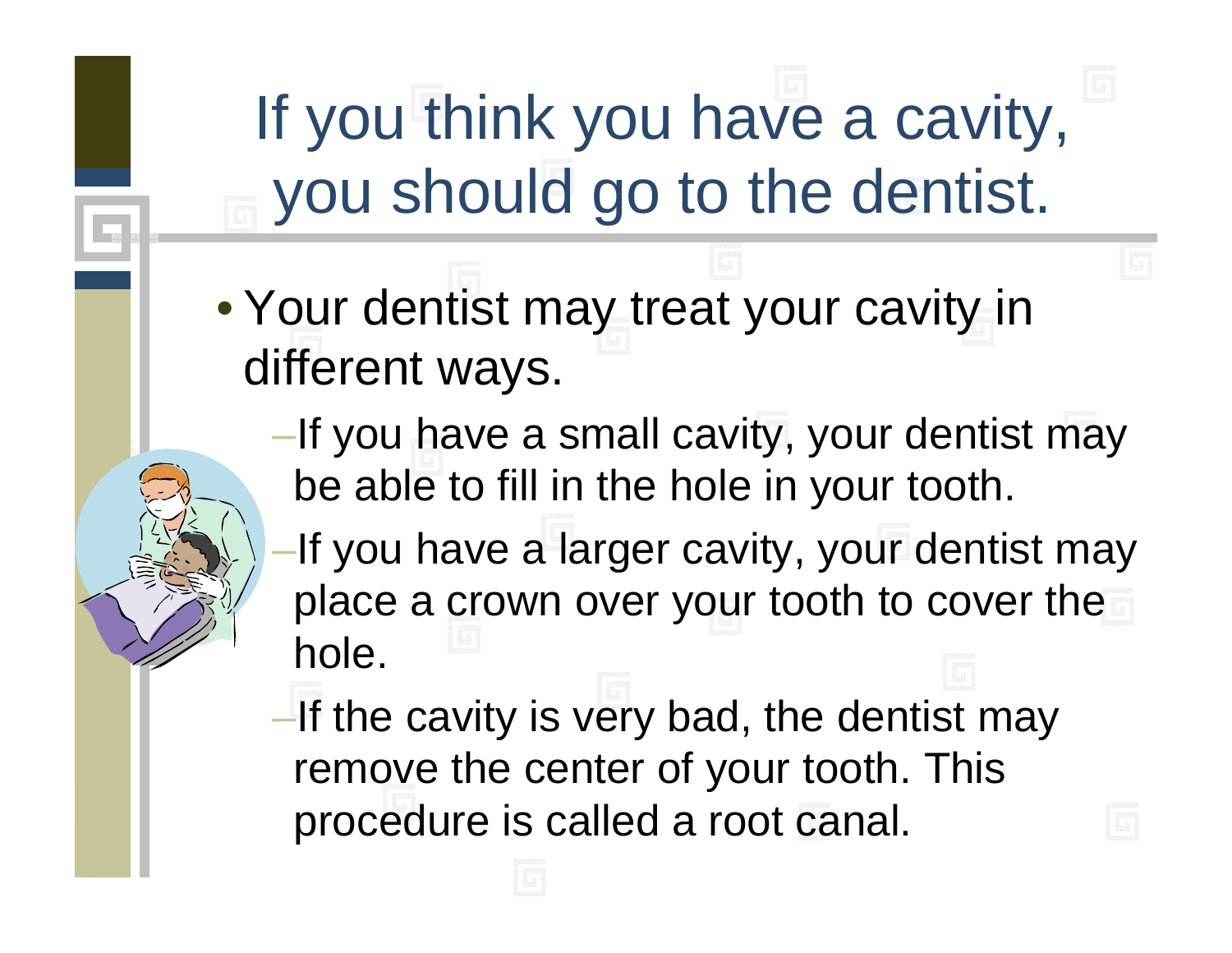You can keep your teeth healthy and prevent cavities!

• To keep your teeth healthy and strong, you can:

–Brush your teeth at least two times everyday

–Floss between your teeth at least once a day

–Visit your dentist at least every six months

–Eat healthy snacks and avoid eating sugary foods between meals

 $\bigstar$ 

11 YAZ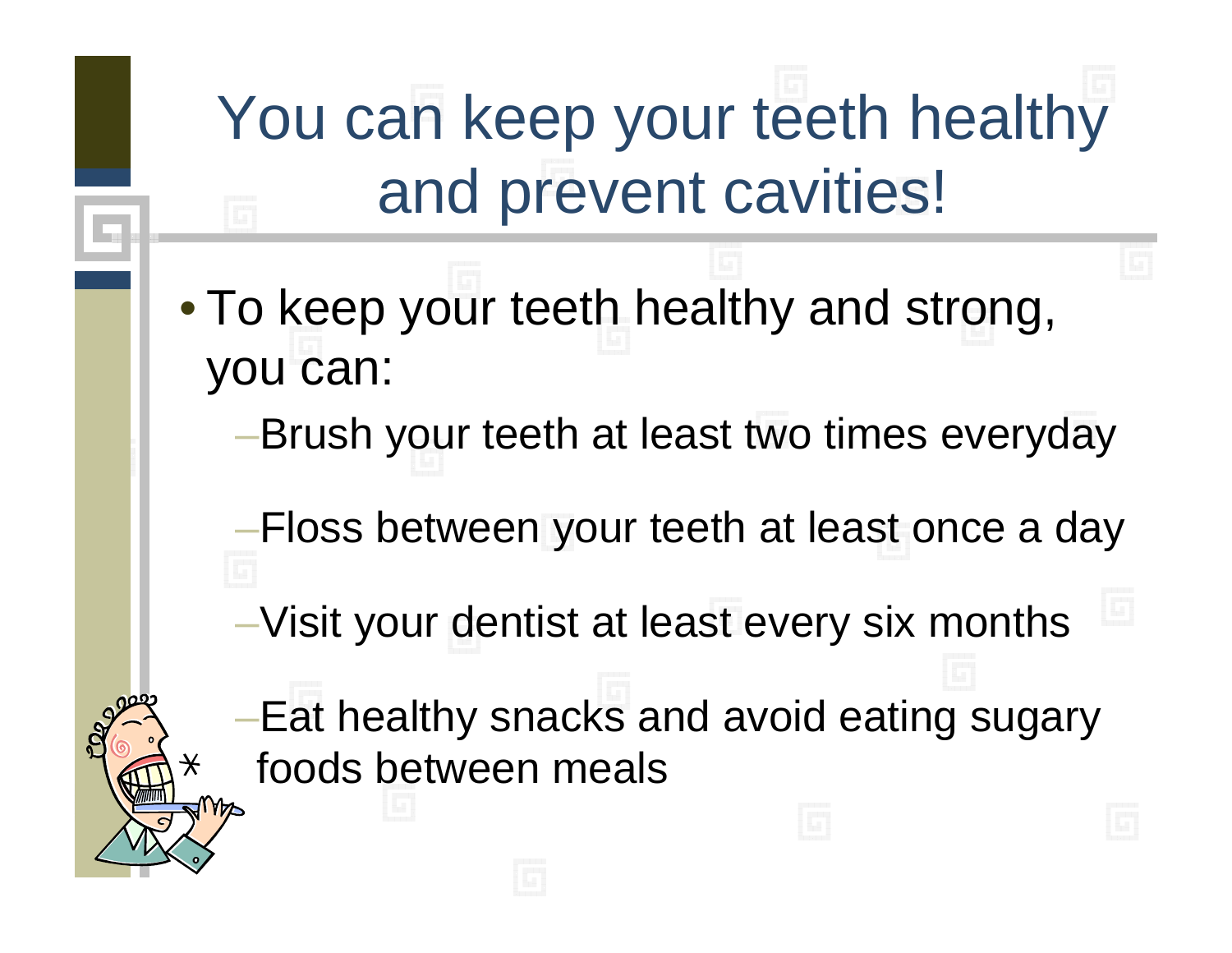Brush your teeth to remove plaque and prevent cavities.

• Brush your teeth in the morning <u>and</u> before you go to bed.

–Try to brush your teeth after every meal and snack that you eat.

–You should brush your teeth for two to three minutes and make sure to reach every tooth.

• Replace your toothbrush every few months or when the bristles become bent and frayed.

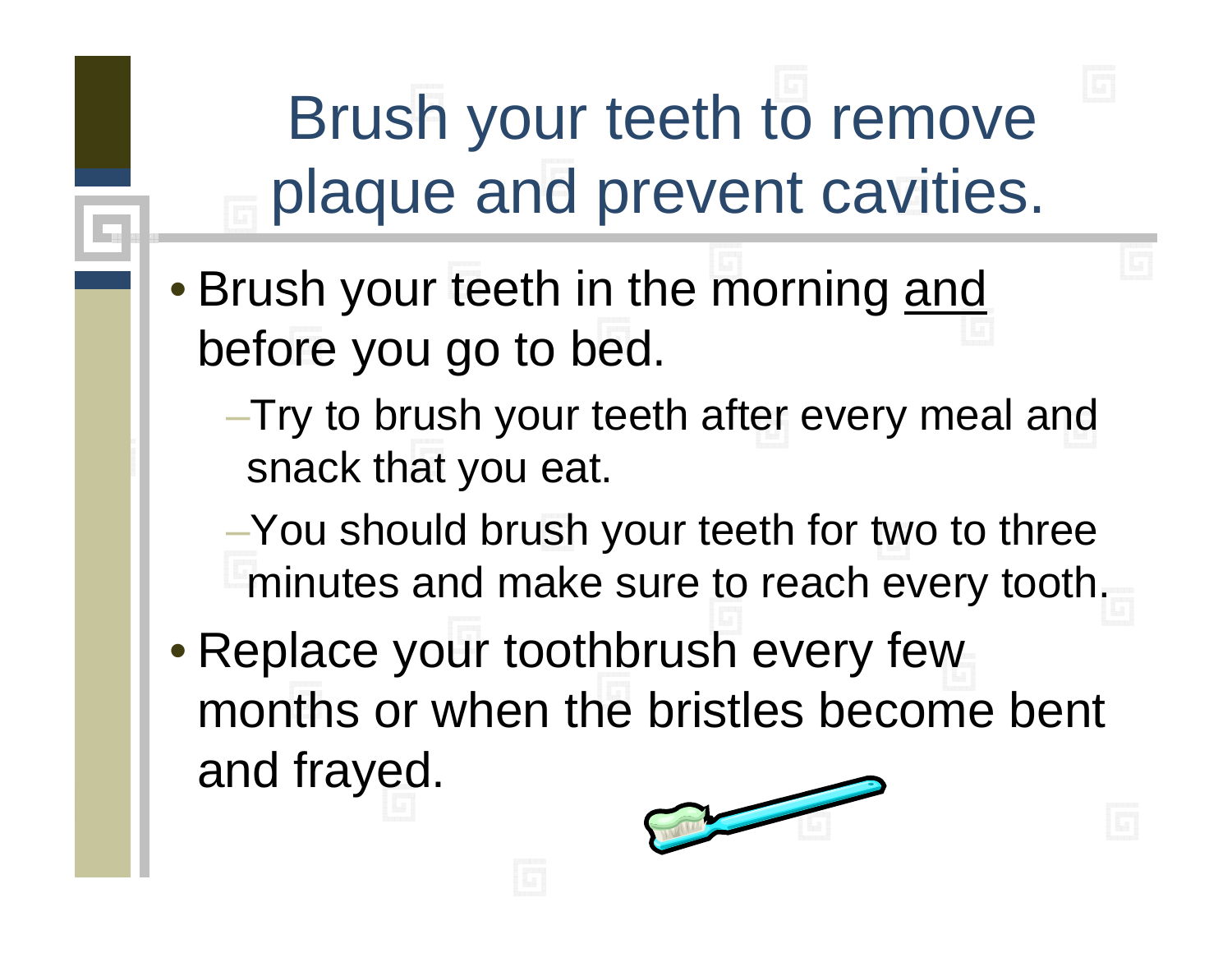#### Use dental floss to remove plaque and food from between your teeth.

- Your toothbrush cannot reach between your teeth.
- To remove plaque from between your teeth, you must floss your teeth at least one time everyday.
- Your dentist can show you the correct way to floss your teeth.

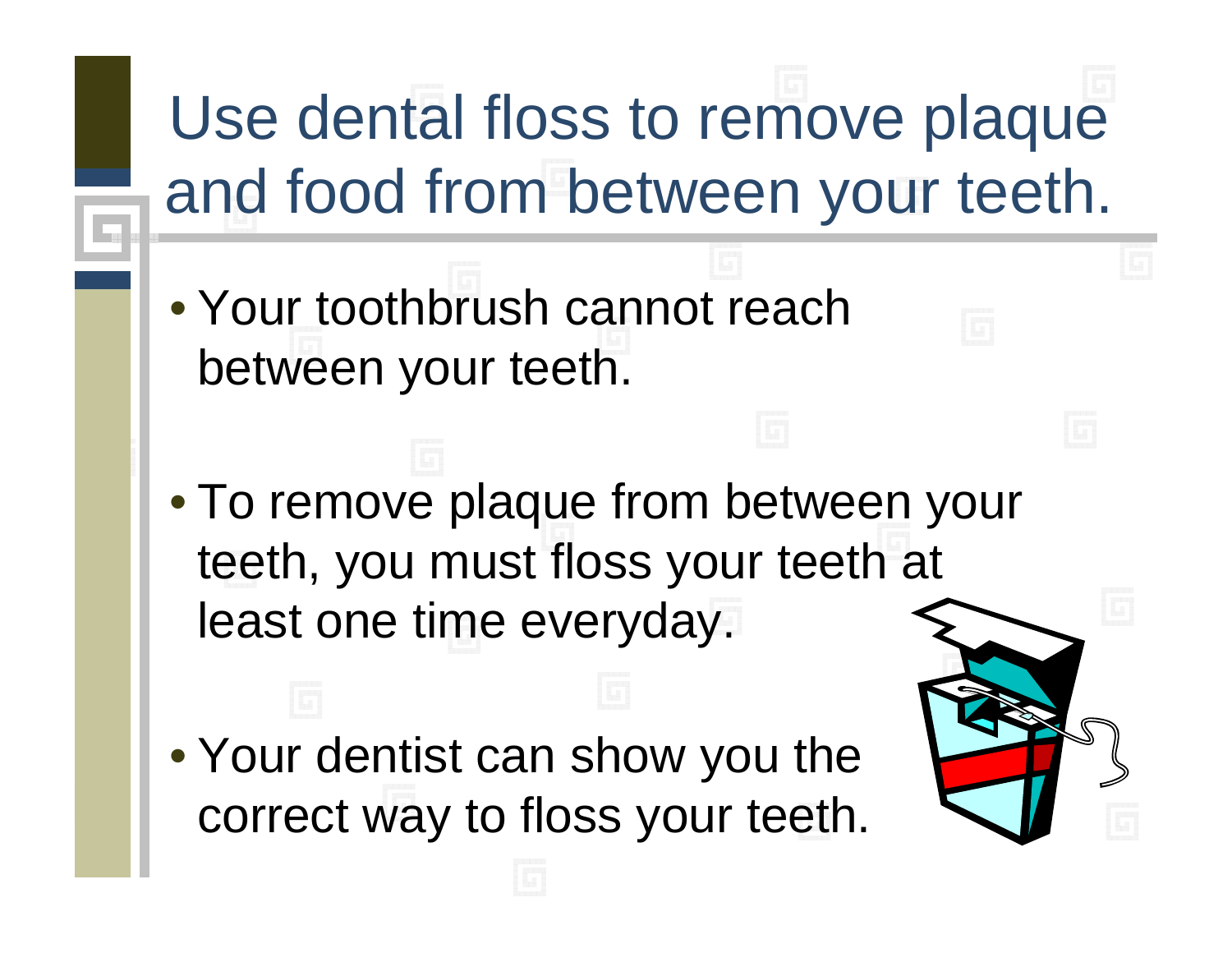#### People who support you can help.

- If you need help to brush or floss your teeth, ask a family member or support provider for help.
- If you have trouble holding a toothbrush or dental floss, your dentist may be able to give you a toothbrush or dental floss holder that will work better for you.

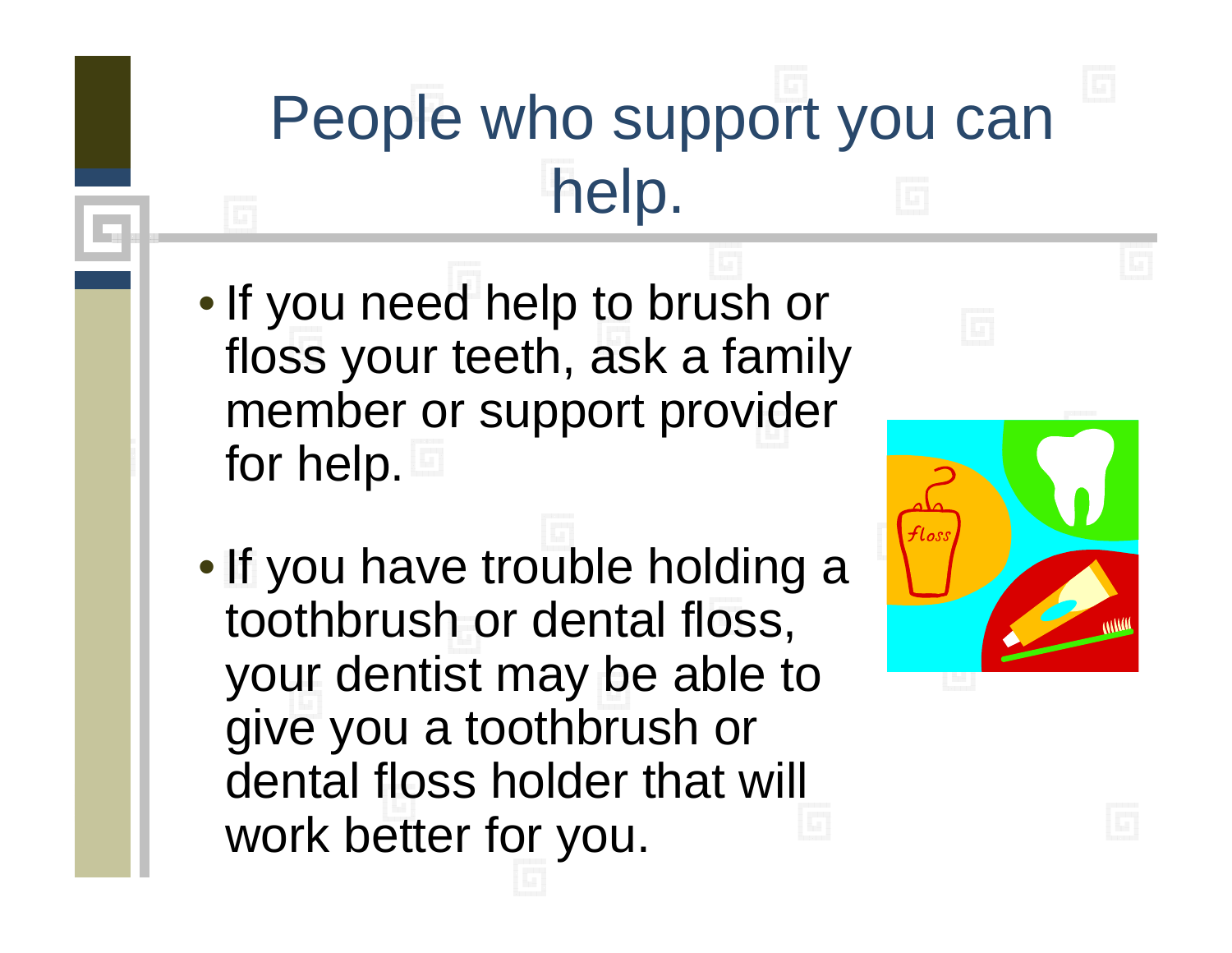#### Your dentist will help you keep your teeth healthy and strong.

- Visit your dentist every six months.
- Your dentist will:
	- –Look for cavities that are starting to form
	- –Clean your teeth
	- –Show you the correct way to brush and floss your teeth
- Tell your dentist if you are having any pain in your mouth.

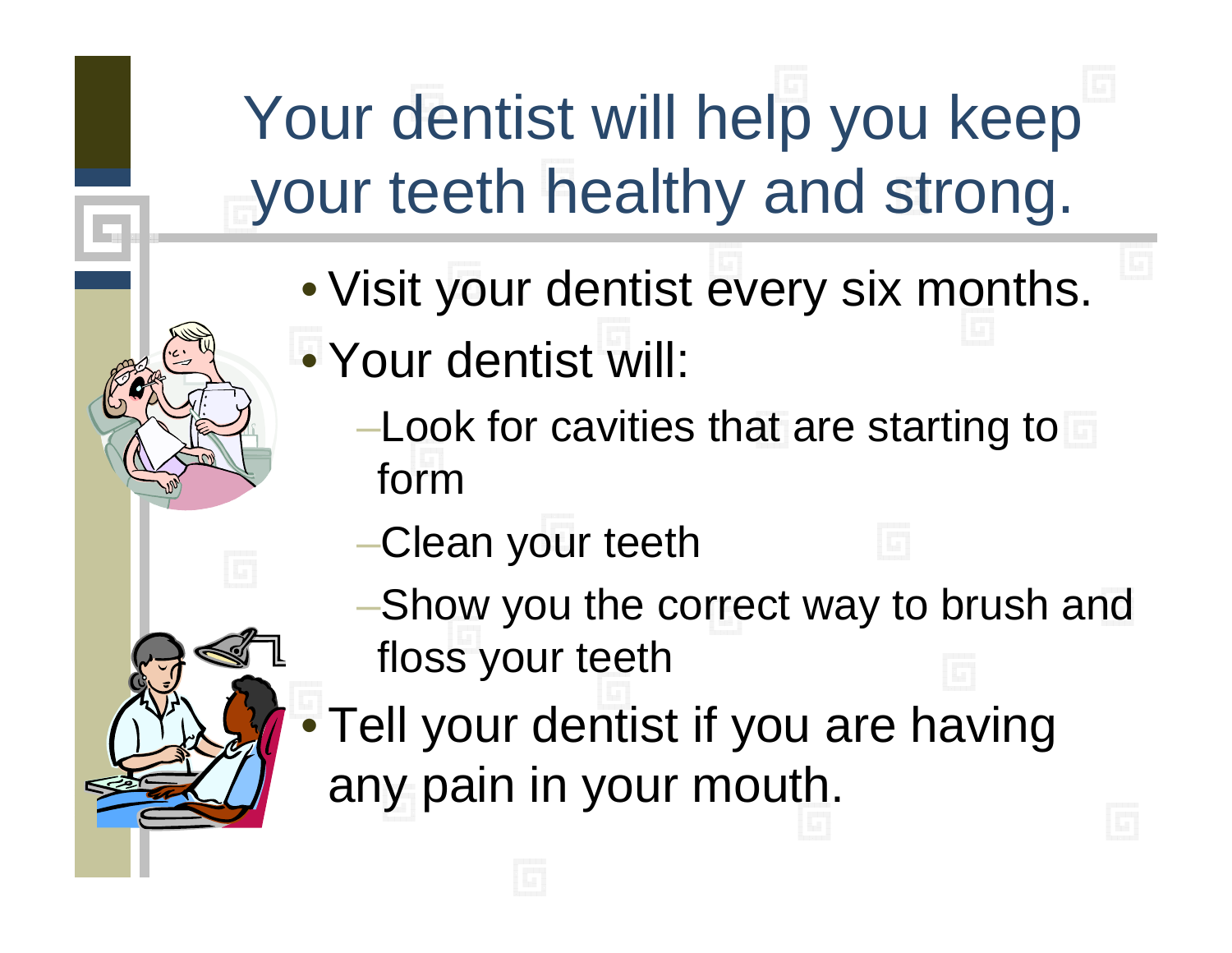Eating healthy snacks can also help you to prevent cavities.

- You should avoid eating sugary and sticky foods between meals.
- Try to avoid things like candy, cookies, and soda.
- If you do eat these things, make sure to brush your teeth!